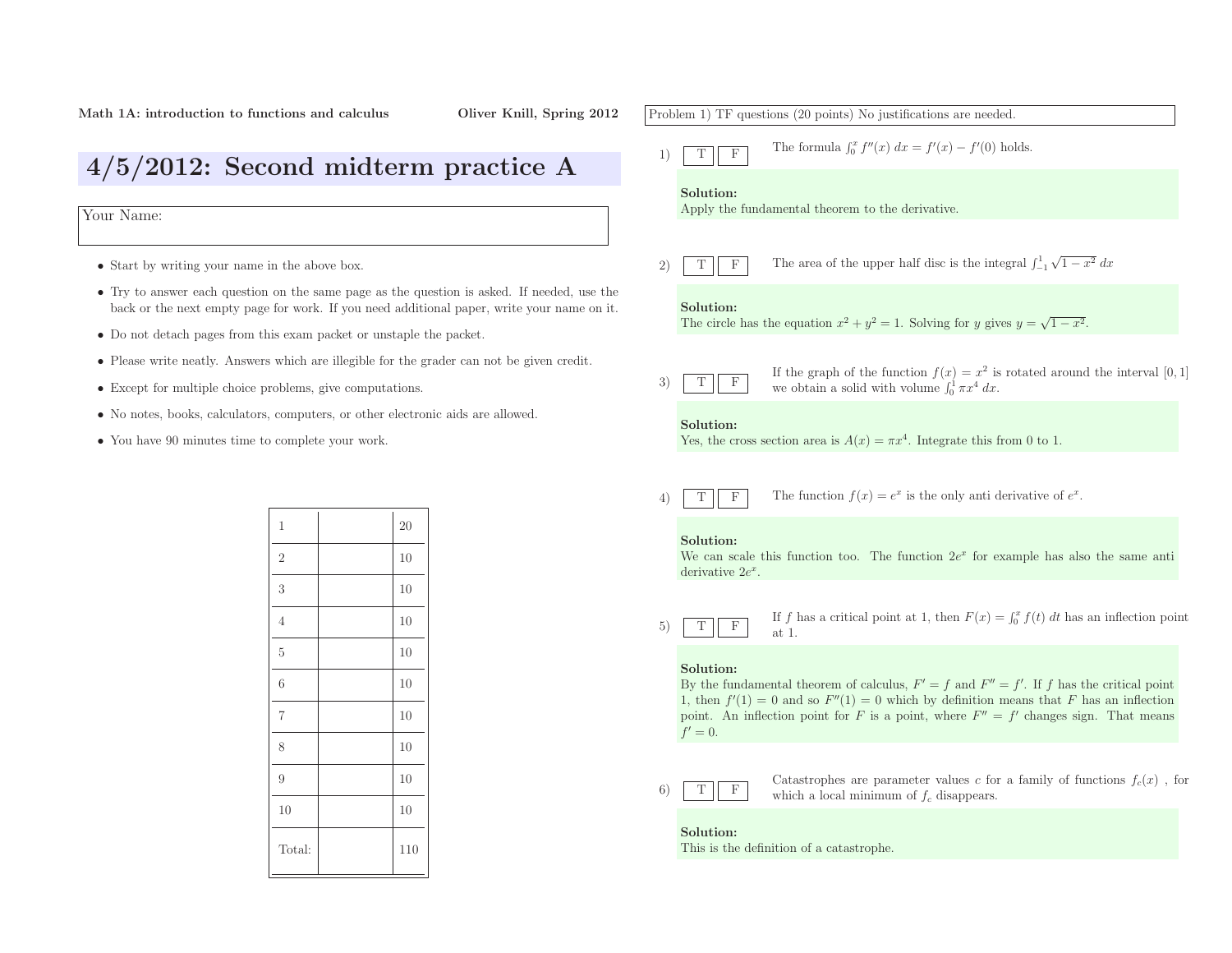|     | T                                                                      | The volume of a cylinder of height and radius 1 minus the volume of a cone<br>of height and radius 1 is half the volume of a sphere of radius 1. | 14)             | Gabriel's trumpet has finite volume but infinite surface area.<br>Т<br>F                                                                |
|-----|------------------------------------------------------------------------|--------------------------------------------------------------------------------------------------------------------------------------------------|-----------------|-----------------------------------------------------------------------------------------------------------------------------------------|
|     | Solution:                                                              | This was Archimedes insight and you have discovered yourself in a homework.                                                                      |                 | Solution:<br>Yes, we have seen this in class.                                                                                           |
|     | $\mathbf{F}$                                                           | Rolle's theorem tells that if $0 < c < 1$ is a critical point of f and $f(0) = f(1)$ ,<br>then the critical point is in the interval $[0, 1]$ .  | 15)             | A function $f(x)$ is a probability density function, if $f(x) \geq 0$ and<br>$\mathbf F$<br>T<br>$\int_{-\infty}^{\infty} f(x) dx = 1.$ |
|     | Solution:<br>There could also be critical points outside the interval. |                                                                                                                                                  |                 | Solution:<br>This is the definition of a probability density function.                                                                  |
| 9   | $\mathbf{F}$                                                           | Rolle also introduced the notation $ x ^{1/3}$ for roots.                                                                                        | <b>16</b> )     | The mean of a function on an interval [a, b] is $\int_a^b f(x) dx$ .<br>T<br>$_{\rm F}$                                                 |
|     | Solution:                                                              | Yes, this was mentioned in class and on the handout.                                                                                             |                 | Solution:<br>For the mean, we would have to divide by $(b-a)$ .                                                                         |
| 10) | T<br>$\mathbf{F}$                                                      | Integrals are linear: $\int_0^x f(t) + g(t) dt = \int_0^x f(t) dt + \int_0^x g(t) dt$ .                                                          | 17)             | The cumulative probability density function is an antideriative of the prob-<br>$\mathbf F$<br>T<br>ability density function.           |
|     | Solution:                                                              | You have verified this in a homework.                                                                                                            |                 | Solution:<br>Yes, by definition. It is a particular antiderivative which has the property that<br>$\lim_{x\to -\infty} F(x) = 0.$       |
| 11) | T<br>F                                                                 | The function $Li(x) = \int_2^x dt/\log(t)$ has an anti-derivative which is a finite<br>construct of trig functions.                              | 18)             | The integral $\int_{-\infty}^{\infty} (x^2 - 1) dx$ is finite.<br>$\mathbf F$<br>T                                                      |
|     | Solution:                                                              | No, it is known that this logarithmic integral has no elementary anti-derivative.                                                                |                 | Solution:<br>No way. The function does not even go to zero at infinity. $\int_{-R}^{R} (x^2-1) dx = (x^3/3-x)\big _{-R}^{R} =$          |
| 12) | $\mathbf{F}$<br>Т                                                      | There is a region enclosed by the graphs of $x^5$ and $x^6$ which is finite and<br>positive.                                                     |                 | $2R^3/3 - 2R$ does not converge for $R \to \infty$ .                                                                                    |
|     | Solution:                                                              | Yes, there is a finite region enclosed. It is between $x = 0$ and $x = 1$ .                                                                      | 19)             | The total prize is the derivative of the marginal prize.<br>$\mathbf F$<br>T                                                            |
| 13) | $_{\rm F}$<br>Т                                                        | The integral $\int_{-1}^{1} 1/x^4 dx = -1/(5x^5)\Big _{-1}^{1} = -1/5 - 1/5 = -2/5$ is defined<br>and negative.                                  |                 | Solution:<br>Its reversed. The marginal prize is the derivative of the total prize.                                                     |
|     | Solution:                                                              | It is not defined at 0 and can not even be saved using the Cauchy principal value.                                                               | 20 <sup>1</sup> | The acceleration is the anti-derivative of the velocity.<br>$\boldsymbol{\mathrm{F}}$<br>Т                                              |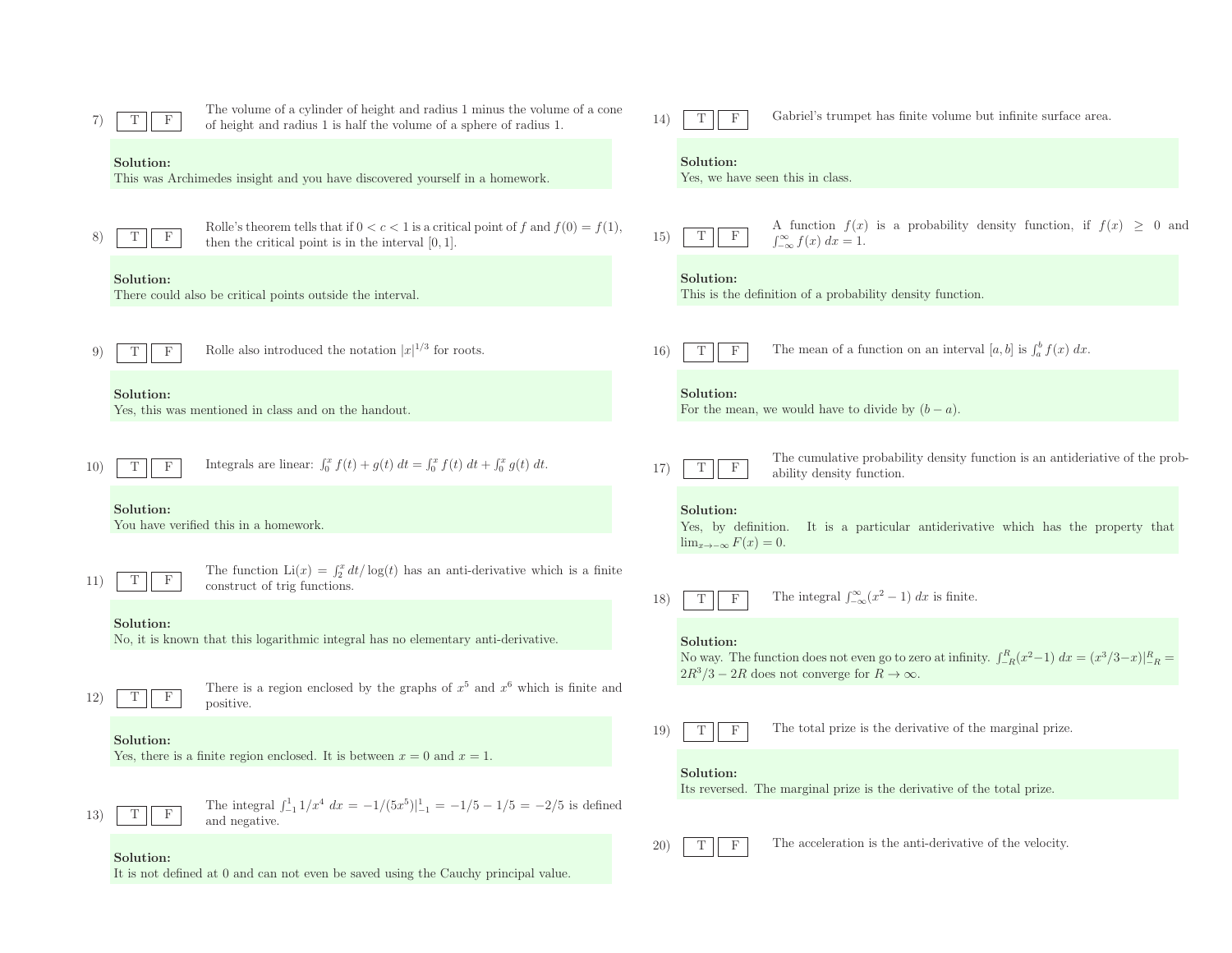### Solution:

It is reversed. The acceleration is the derivative of the velocity.

Problem 2) Matching problem (10 points) No justifications are needed.

Match the following functions with their anti derivatives. Of course only <sup>6</sup> of the <sup>30</sup> functions will appear.

| Function                                                                                                                                                        | Antiderivative Enter 1-30 |                                                                                                                                                                                                               | Function     | Antiderivative Enter 1-30                                                                                                                                                                                       |
|-----------------------------------------------------------------------------------------------------------------------------------------------------------------|---------------------------|---------------------------------------------------------------------------------------------------------------------------------------------------------------------------------------------------------------|--------------|-----------------------------------------------------------------------------------------------------------------------------------------------------------------------------------------------------------------|
| cos(3x)                                                                                                                                                         |                           |                                                                                                                                                                                                               | 1/(3x)       |                                                                                                                                                                                                                 |
| $\sin(3x)$                                                                                                                                                      |                           |                                                                                                                                                                                                               | tan(3x)      |                                                                                                                                                                                                                 |
| 3x                                                                                                                                                              |                           |                                                                                                                                                                                                               | $1/(1+9x^2)$ |                                                                                                                                                                                                                 |
| $1)$ $\sin(3x)$<br>$2) - \sin(3x)/3$<br>3) $\sin(3x)/3$<br>4) $-3\sin(3x)$<br>5) $3\sin(3x)$<br>$16) 3x^2$<br>17) $x^2/2$<br>18) $3x^2/2$<br>19)3<br>$(20) x^2$ |                           | 6) $cos(3x)$<br>$7) - \cos(3x)/3$<br>8) $\cos(3x)/3$<br>9) $-3\cos(3x)$<br>$10)$ 3 $\cos(3x)$<br>$21)$ arctan $(3x)/3$<br>$22)$ 3 arctan $(3x)$<br>23) $1/(1+9x^2)$<br>24) $3/(1+9x^2)$<br>$25) -3/(1 + x^2)$ |              | 11) $\log(x)/3$<br>12) $1/(3-x)$<br>13) 1/(3x)<br>14) $\log(x/3)$<br>$15) - 1/(3x^2)$<br>26) $1/\cos^2(3x)$<br>$27) \log(\cos(3x))$<br>$28) - \log(\cos(3x))/3$<br>29) $\log(\cos(3x))/3$<br>30) $3/\cos^3(3x)$ |

Solution:

The magic numbers are <sup>3</sup>, <sup>7</sup>, <sup>18</sup>, <sup>11</sup>, <sup>28</sup>, 21.

Problem 3) Matching problem (10 points) No justifications are needed.

Which of the following formulations is a Riemann sum approximating the integral  $\int_0^3 f(x) dx$  of  $f(x) = x^2$  over the interval 0, 3.

| Sum                                          | Check if this is the Riemann sum. |
|----------------------------------------------|-----------------------------------|
| $(3k/n)^2$<br>$\cdot$ $\cdot$ $n$ -<br>$\,n$ |                                   |
| (2k/n)                                       |                                   |
| $\boldsymbol{n}$                             |                                   |
|                                              |                                   |
|                                              |                                   |

Solution:It is the fourth entry.

Problem 4) Area computation (10 points)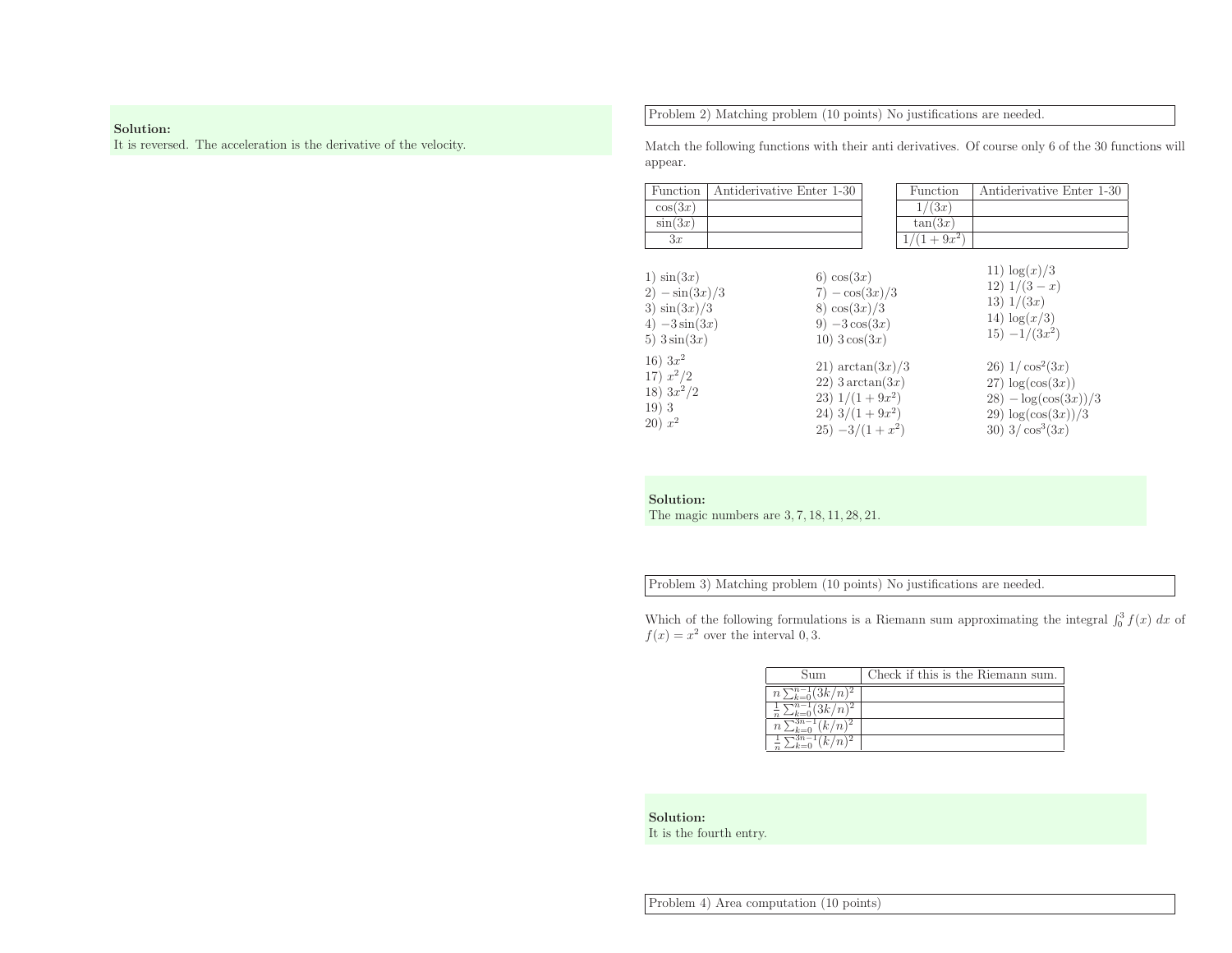Find the area of the region enclosed by the three curves  $y = 6 - x^2, y = -x$  and  $y = x$ .



#### Problem 5) Volume computation (10 points)

Jeanine grows some magical <sup>p</sup>lants in <sup>a</sup> pot which is <sup>a</sup> rotationally symmetric solid for which the radius at position x is  $5 + \sin(x)$  and  $0 \le x \le 2\pi$ . Find the volume of the pot.

#### Solution:

The area of the cross section at hight x is  $A(x) = \pi(5 + \sin(x))^2$ . The volume is

$$
\int_0^{2\pi} \pi (5 + \sin(x))^2 dx = \pi \int_0^{2\pi} 25 + 10 \sin(x) + \sin^2(x) dx = (50\pi + \pi)\pi = 51\pi^2.
$$

To find the anti-derivative of  $\sin^2(x)$  we use the **double angle formula**  $1 - 2\sin^2(x) =$ cos(2x) leading to  $\sin^2(x) = [1 - \cos(2x)]/2$  so that  $\int \sin^2(x) dx = x/2 - \sin(2x)/4$ .

Problem 6) Definite integrals (10 points)

Find the following definite integrals

a) (5 points) 
$$
\int_1^2 x^{1/5} + x^4 + 1/x \ dx
$$
.

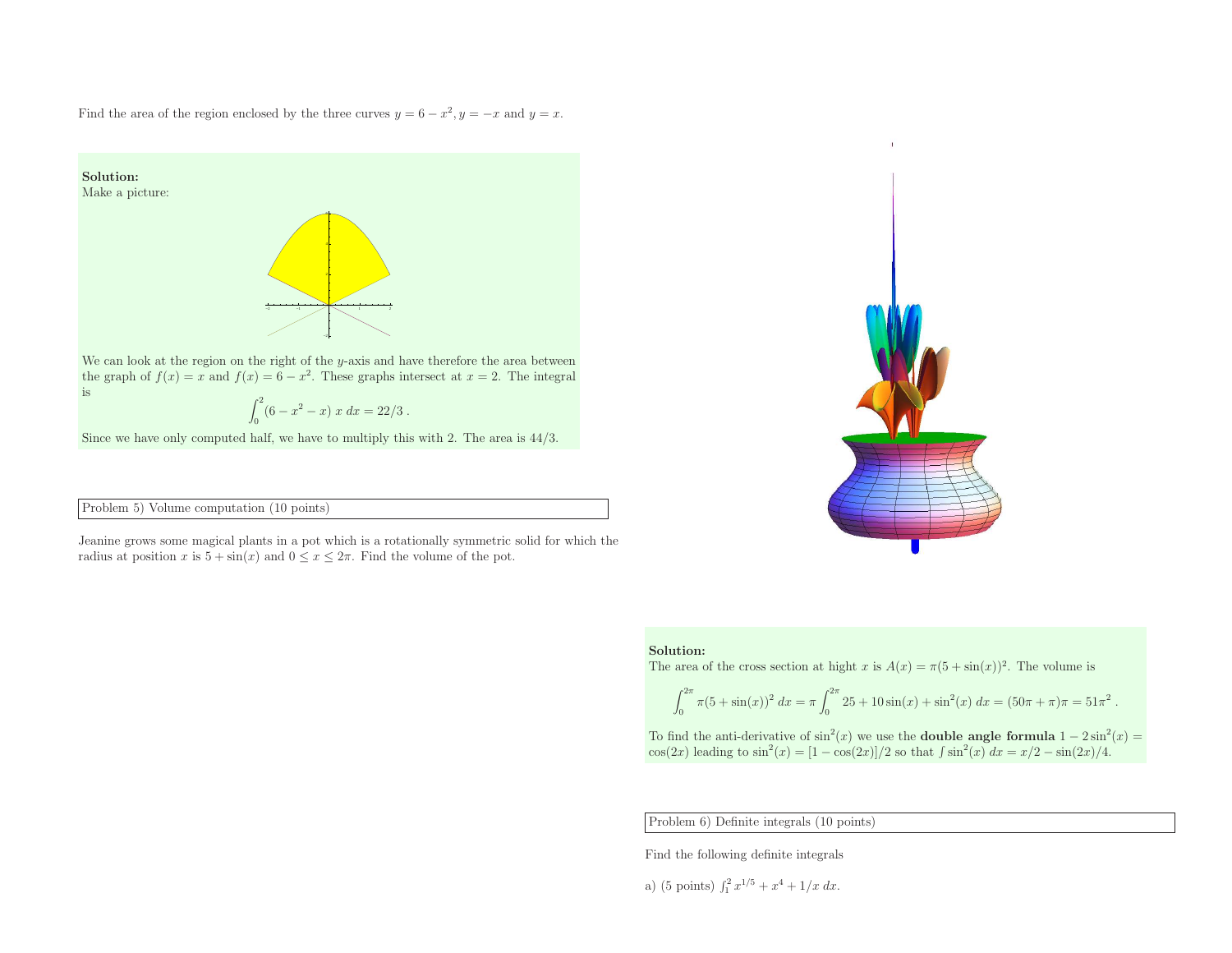b) (5 points)  $\int_1^3 2x + \sin(x - 1) + \cos(x + 2) dx$ 

### Solution:

a) We get  $((5/6)x^{6/5} + x^5/5 + \log(x)|_1^2 = 161/30 + (5/3)2^1/5) + \log(2)$ .<br>b) We get  $x^2 - \cos(x - 1) + \sin(x + 2)|_1^3 = 9 - \cos(2) - \sin(3) + \sin(5)$ .

Problem 7) Anti-derivatives (10 points)

Find the following anti-derivatives

a) (5 points) 
$$
\int \frac{3}{\sqrt{1-x^2}} + x^4 + \frac{1}{1+x^2} dx
$$
  
b) (5 points)  $\int \frac{1}{x-2} + \frac{1}{x+4} + \frac{2}{x-1} dx$ 

#### Solution:

a)  $3 \arcsin(x) + x^5/5 + \arctan(x)$ . b)  $\log(x-2) + \log(x+4) + 2\log(x-1)$ .

Problem 8) Related rates (10 points)

<sup>A</sup> coffee machine has <sup>a</sup> filter which is <sup>a</sup> cone of radius <sup>z</sup> at height <sup>z</sup>. Coffee drips out at <sup>a</sup> rate of 1 cubic centimeter per second. How fast does the water level sink at height  $z = 10$ ?



#### Solution:

We first compute the area  $A(z) = z^2 \pi$  and then the volume  $V(z) = \int_0^z s^2 \pi ds = z^3 \pi/3$ . Therefore,  $1 = d/dtV(z(t)) = z^2\pi z'(t)$  so that  $z'(t) = 1/(z^2\pi) = 1/(100\pi)$ .

Problem 9) Implicit differentiation (10 points)

Find the derivatives  $y' = dy/dx$  of the following implicitly defined functions:

a) (5 points)  $x^5 + 3x + y = e^y$ .

b) (5 points)  $\sin(x^2 - 2y) = y - x$ .

#### Solution:

a)  $5x^2 + 3 + y' = e^y y'$ . Solve for  $y' = (5x^4 + 3)/(e^y - 1)$ .<br>b)  $\cos(x^2 - 2y)(2x - 2y') = y' - 1$ . Solve for  $y' = [1 + 2x(\cos(x^2 - 2y)]/(1 + 2\cos(x^2 - 2y))$ .